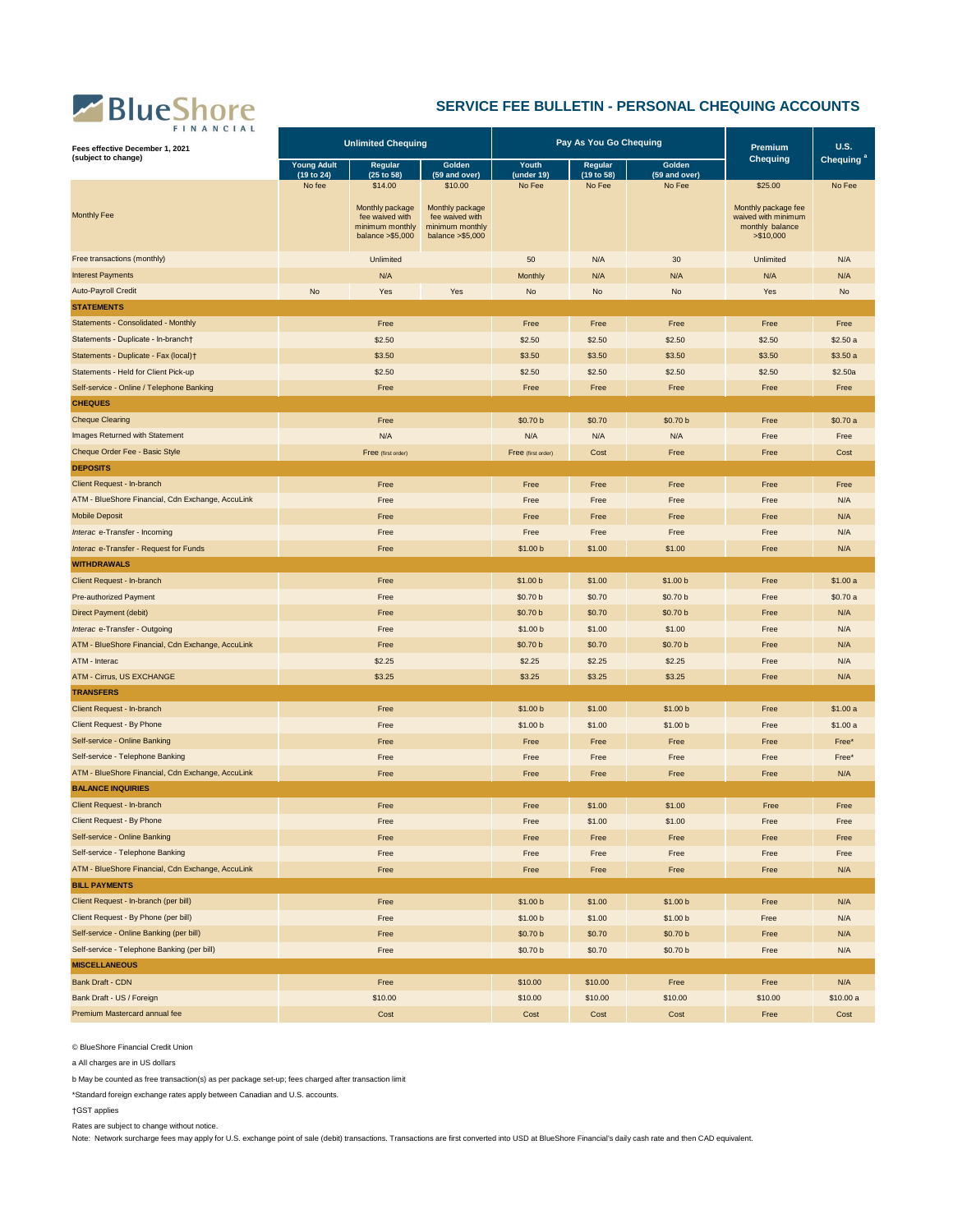

## **SERVICE FEE BULLETIN - PERSONAL GRANDFATHERED CHEQUING ACCOUNTS**

| \$10.00<br>\$9.00<br><b>Monthly Fee</b><br>\$4.00<br>No fee<br>No fee<br>Monthly package fee waived<br>Monthly package fee waived<br>with minimum monthly balance<br>with minimum monthly balance<br>> \$5,000<br>> \$5,000<br>Free transactions (monthly)<br>10<br>15<br>40<br>50<br>10<br><b>Interest Payments</b><br>N/A<br>N/A<br>N/A<br>N/A<br>N/A<br><b>Auto-Payroll Credit</b><br>Yes<br>Yes<br>Yes<br>No<br><b>No</b><br><b>STATEMENTS</b><br>Statements - Consolidated - Monthly<br>Free<br>Free<br>Free<br>Free<br>Free<br>\$2.50<br>\$2.50<br>\$2.50<br>Statements - Duplicate - In-branch+<br>\$2.50<br>\$2.50<br>Statements - Duplicate - Fax (local)+<br>\$3.50<br>\$3.50<br>\$3.50<br>\$3.50<br>\$3.50<br>Self-service - Online / Telephone Banking<br>Free<br>Free<br>Free<br>Free<br>Free<br><b>CHEQUES</b><br><b>Cheque Clearing</b><br>\$0.70 b<br>\$0.70 b<br>\$0.70 b<br>\$0.70 b<br>\$0.70 b<br>Images Returned with Statement<br>N/A<br>N/A<br>N/A<br>Free<br>Free<br>Cheque Order Fee - Basic Style<br>Cost<br>Free<br>Free<br>Free<br>Free (first order)<br><b>DEPOSITS</b><br>Client Request - In-branch<br>Free<br>Free<br>Free<br>Free<br>Free<br>ATM - BlueShore Financial, Cdn Exchange, AccuLink<br>Free<br>Free<br>Free<br>Free<br>Free<br><b>Mobile Deposit</b><br>Free<br>Free<br>Free<br>Free<br>Free<br>Interac e-Transfer - Incoming<br>Free<br>Free<br>Free<br>Free<br>Free<br>\$1.00<br>\$1.00<br>\$1.00<br>\$1.00<br>Interac e-Transfer - Request for Funds<br>\$1.00<br><b>WITHDRAWALS</b><br>Client Request - In-branch<br>\$1.00 b<br>\$1.00 b<br>\$1.00 b<br>\$1.00 b<br>\$1.00 b<br><b>Pre-authorized Payment</b><br>\$0.70 b<br>\$0.70 b<br>\$0.70 b<br>Free<br>Free<br>Direct Payment (debit)<br>\$0.70 b<br>\$0.70 b<br>\$0.70 b<br>Free<br>Free<br>Interac e-Transfer - Outgoing<br>\$1.00<br>\$1.00<br>\$1.00<br>\$1.00<br>\$1.00<br>ATM - BlueShore Financial, Cdn Exchange, AccuLink<br>\$0.70 b<br>\$0.70 b<br>\$0.70 b<br>Free<br>Free<br>ATM - Interac<br>\$2.25<br>\$2.25<br>\$2.25<br>\$2.25c<br>\$2.25<br><b>ATM - Cirrus, US EXCHANGE</b><br>\$3.25<br>\$3.25<br>\$3.25<br>\$3.25<br>\$3.25<br><b>TRANSFERS</b><br>Client Request - In-branch<br>\$1.00 b<br>\$1.00 b<br>\$1.00 b<br>\$1.00 b<br>\$1.00 b<br>Client Request - By Phone<br>\$1.00 b<br>\$1.00 b<br>\$1.00 b<br>\$1.00 b<br>\$1.00 b<br>Self-service - Online Banking<br>Free<br>Free<br>Free<br>Free<br>Free<br>Self-service - Telephone Banking<br>Free<br>Free<br>Free<br>Free<br>Free<br>ATM - BlueShore Financial, Cdn Exchange, AccuLink<br>Free<br>Free<br>Free<br>Free<br>Free<br><b>BALANCE INQUIRIES</b><br>Client Request - In-branch<br>\$1.00<br>\$1.00<br>\$1.00<br>\$1.00<br>\$1.00<br>Client Request - By Phone<br>\$1.00<br>\$1.00<br>\$1.00<br>\$1.00<br>\$1.00<br>Self-service - Online Banking<br>Free<br>Free<br>Free<br>Free<br>Free | <b>FINANCIAL</b><br>Fees effective December 1, 2021<br>(subject to change) | <b>Chequing</b><br>Lite | Regular<br><b>Chequing</b> | <b>Self-Service</b><br><b>Chequing</b> | <b>Chequing Golden</b> | <b>Chequing Golden PAYG</b> |
|-------------------------------------------------------------------------------------------------------------------------------------------------------------------------------------------------------------------------------------------------------------------------------------------------------------------------------------------------------------------------------------------------------------------------------------------------------------------------------------------------------------------------------------------------------------------------------------------------------------------------------------------------------------------------------------------------------------------------------------------------------------------------------------------------------------------------------------------------------------------------------------------------------------------------------------------------------------------------------------------------------------------------------------------------------------------------------------------------------------------------------------------------------------------------------------------------------------------------------------------------------------------------------------------------------------------------------------------------------------------------------------------------------------------------------------------------------------------------------------------------------------------------------------------------------------------------------------------------------------------------------------------------------------------------------------------------------------------------------------------------------------------------------------------------------------------------------------------------------------------------------------------------------------------------------------------------------------------------------------------------------------------------------------------------------------------------------------------------------------------------------------------------------------------------------------------------------------------------------------------------------------------------------------------------------------------------------------------------------------------------------------------------------------------------------------------------------------------------------------------------------------------------------------------------------------------------------------------------------------------------------------------------------------------------------------------------------------------------------------------------------------------------------------------------------------------------------------------------------------------------------------|----------------------------------------------------------------------------|-------------------------|----------------------------|----------------------------------------|------------------------|-----------------------------|
|                                                                                                                                                                                                                                                                                                                                                                                                                                                                                                                                                                                                                                                                                                                                                                                                                                                                                                                                                                                                                                                                                                                                                                                                                                                                                                                                                                                                                                                                                                                                                                                                                                                                                                                                                                                                                                                                                                                                                                                                                                                                                                                                                                                                                                                                                                                                                                                                                                                                                                                                                                                                                                                                                                                                                                                                                                                                                     |                                                                            |                         |                            |                                        |                        |                             |
|                                                                                                                                                                                                                                                                                                                                                                                                                                                                                                                                                                                                                                                                                                                                                                                                                                                                                                                                                                                                                                                                                                                                                                                                                                                                                                                                                                                                                                                                                                                                                                                                                                                                                                                                                                                                                                                                                                                                                                                                                                                                                                                                                                                                                                                                                                                                                                                                                                                                                                                                                                                                                                                                                                                                                                                                                                                                                     |                                                                            |                         |                            |                                        |                        |                             |
|                                                                                                                                                                                                                                                                                                                                                                                                                                                                                                                                                                                                                                                                                                                                                                                                                                                                                                                                                                                                                                                                                                                                                                                                                                                                                                                                                                                                                                                                                                                                                                                                                                                                                                                                                                                                                                                                                                                                                                                                                                                                                                                                                                                                                                                                                                                                                                                                                                                                                                                                                                                                                                                                                                                                                                                                                                                                                     |                                                                            |                         |                            |                                        |                        |                             |
|                                                                                                                                                                                                                                                                                                                                                                                                                                                                                                                                                                                                                                                                                                                                                                                                                                                                                                                                                                                                                                                                                                                                                                                                                                                                                                                                                                                                                                                                                                                                                                                                                                                                                                                                                                                                                                                                                                                                                                                                                                                                                                                                                                                                                                                                                                                                                                                                                                                                                                                                                                                                                                                                                                                                                                                                                                                                                     |                                                                            |                         |                            |                                        |                        |                             |
|                                                                                                                                                                                                                                                                                                                                                                                                                                                                                                                                                                                                                                                                                                                                                                                                                                                                                                                                                                                                                                                                                                                                                                                                                                                                                                                                                                                                                                                                                                                                                                                                                                                                                                                                                                                                                                                                                                                                                                                                                                                                                                                                                                                                                                                                                                                                                                                                                                                                                                                                                                                                                                                                                                                                                                                                                                                                                     |                                                                            |                         |                            |                                        |                        |                             |
|                                                                                                                                                                                                                                                                                                                                                                                                                                                                                                                                                                                                                                                                                                                                                                                                                                                                                                                                                                                                                                                                                                                                                                                                                                                                                                                                                                                                                                                                                                                                                                                                                                                                                                                                                                                                                                                                                                                                                                                                                                                                                                                                                                                                                                                                                                                                                                                                                                                                                                                                                                                                                                                                                                                                                                                                                                                                                     |                                                                            |                         |                            |                                        |                        |                             |
|                                                                                                                                                                                                                                                                                                                                                                                                                                                                                                                                                                                                                                                                                                                                                                                                                                                                                                                                                                                                                                                                                                                                                                                                                                                                                                                                                                                                                                                                                                                                                                                                                                                                                                                                                                                                                                                                                                                                                                                                                                                                                                                                                                                                                                                                                                                                                                                                                                                                                                                                                                                                                                                                                                                                                                                                                                                                                     |                                                                            |                         |                            |                                        |                        |                             |
|                                                                                                                                                                                                                                                                                                                                                                                                                                                                                                                                                                                                                                                                                                                                                                                                                                                                                                                                                                                                                                                                                                                                                                                                                                                                                                                                                                                                                                                                                                                                                                                                                                                                                                                                                                                                                                                                                                                                                                                                                                                                                                                                                                                                                                                                                                                                                                                                                                                                                                                                                                                                                                                                                                                                                                                                                                                                                     |                                                                            |                         |                            |                                        |                        |                             |
|                                                                                                                                                                                                                                                                                                                                                                                                                                                                                                                                                                                                                                                                                                                                                                                                                                                                                                                                                                                                                                                                                                                                                                                                                                                                                                                                                                                                                                                                                                                                                                                                                                                                                                                                                                                                                                                                                                                                                                                                                                                                                                                                                                                                                                                                                                                                                                                                                                                                                                                                                                                                                                                                                                                                                                                                                                                                                     |                                                                            |                         |                            |                                        |                        |                             |
|                                                                                                                                                                                                                                                                                                                                                                                                                                                                                                                                                                                                                                                                                                                                                                                                                                                                                                                                                                                                                                                                                                                                                                                                                                                                                                                                                                                                                                                                                                                                                                                                                                                                                                                                                                                                                                                                                                                                                                                                                                                                                                                                                                                                                                                                                                                                                                                                                                                                                                                                                                                                                                                                                                                                                                                                                                                                                     |                                                                            |                         |                            |                                        |                        |                             |
|                                                                                                                                                                                                                                                                                                                                                                                                                                                                                                                                                                                                                                                                                                                                                                                                                                                                                                                                                                                                                                                                                                                                                                                                                                                                                                                                                                                                                                                                                                                                                                                                                                                                                                                                                                                                                                                                                                                                                                                                                                                                                                                                                                                                                                                                                                                                                                                                                                                                                                                                                                                                                                                                                                                                                                                                                                                                                     |                                                                            |                         |                            |                                        |                        |                             |
|                                                                                                                                                                                                                                                                                                                                                                                                                                                                                                                                                                                                                                                                                                                                                                                                                                                                                                                                                                                                                                                                                                                                                                                                                                                                                                                                                                                                                                                                                                                                                                                                                                                                                                                                                                                                                                                                                                                                                                                                                                                                                                                                                                                                                                                                                                                                                                                                                                                                                                                                                                                                                                                                                                                                                                                                                                                                                     |                                                                            |                         |                            |                                        |                        |                             |
|                                                                                                                                                                                                                                                                                                                                                                                                                                                                                                                                                                                                                                                                                                                                                                                                                                                                                                                                                                                                                                                                                                                                                                                                                                                                                                                                                                                                                                                                                                                                                                                                                                                                                                                                                                                                                                                                                                                                                                                                                                                                                                                                                                                                                                                                                                                                                                                                                                                                                                                                                                                                                                                                                                                                                                                                                                                                                     |                                                                            |                         |                            |                                        |                        |                             |
|                                                                                                                                                                                                                                                                                                                                                                                                                                                                                                                                                                                                                                                                                                                                                                                                                                                                                                                                                                                                                                                                                                                                                                                                                                                                                                                                                                                                                                                                                                                                                                                                                                                                                                                                                                                                                                                                                                                                                                                                                                                                                                                                                                                                                                                                                                                                                                                                                                                                                                                                                                                                                                                                                                                                                                                                                                                                                     |                                                                            |                         |                            |                                        |                        |                             |
|                                                                                                                                                                                                                                                                                                                                                                                                                                                                                                                                                                                                                                                                                                                                                                                                                                                                                                                                                                                                                                                                                                                                                                                                                                                                                                                                                                                                                                                                                                                                                                                                                                                                                                                                                                                                                                                                                                                                                                                                                                                                                                                                                                                                                                                                                                                                                                                                                                                                                                                                                                                                                                                                                                                                                                                                                                                                                     |                                                                            |                         |                            |                                        |                        |                             |
|                                                                                                                                                                                                                                                                                                                                                                                                                                                                                                                                                                                                                                                                                                                                                                                                                                                                                                                                                                                                                                                                                                                                                                                                                                                                                                                                                                                                                                                                                                                                                                                                                                                                                                                                                                                                                                                                                                                                                                                                                                                                                                                                                                                                                                                                                                                                                                                                                                                                                                                                                                                                                                                                                                                                                                                                                                                                                     |                                                                            |                         |                            |                                        |                        |                             |
|                                                                                                                                                                                                                                                                                                                                                                                                                                                                                                                                                                                                                                                                                                                                                                                                                                                                                                                                                                                                                                                                                                                                                                                                                                                                                                                                                                                                                                                                                                                                                                                                                                                                                                                                                                                                                                                                                                                                                                                                                                                                                                                                                                                                                                                                                                                                                                                                                                                                                                                                                                                                                                                                                                                                                                                                                                                                                     |                                                                            |                         |                            |                                        |                        |                             |
|                                                                                                                                                                                                                                                                                                                                                                                                                                                                                                                                                                                                                                                                                                                                                                                                                                                                                                                                                                                                                                                                                                                                                                                                                                                                                                                                                                                                                                                                                                                                                                                                                                                                                                                                                                                                                                                                                                                                                                                                                                                                                                                                                                                                                                                                                                                                                                                                                                                                                                                                                                                                                                                                                                                                                                                                                                                                                     |                                                                            |                         |                            |                                        |                        |                             |
|                                                                                                                                                                                                                                                                                                                                                                                                                                                                                                                                                                                                                                                                                                                                                                                                                                                                                                                                                                                                                                                                                                                                                                                                                                                                                                                                                                                                                                                                                                                                                                                                                                                                                                                                                                                                                                                                                                                                                                                                                                                                                                                                                                                                                                                                                                                                                                                                                                                                                                                                                                                                                                                                                                                                                                                                                                                                                     |                                                                            |                         |                            |                                        |                        |                             |
|                                                                                                                                                                                                                                                                                                                                                                                                                                                                                                                                                                                                                                                                                                                                                                                                                                                                                                                                                                                                                                                                                                                                                                                                                                                                                                                                                                                                                                                                                                                                                                                                                                                                                                                                                                                                                                                                                                                                                                                                                                                                                                                                                                                                                                                                                                                                                                                                                                                                                                                                                                                                                                                                                                                                                                                                                                                                                     |                                                                            |                         |                            |                                        |                        |                             |
|                                                                                                                                                                                                                                                                                                                                                                                                                                                                                                                                                                                                                                                                                                                                                                                                                                                                                                                                                                                                                                                                                                                                                                                                                                                                                                                                                                                                                                                                                                                                                                                                                                                                                                                                                                                                                                                                                                                                                                                                                                                                                                                                                                                                                                                                                                                                                                                                                                                                                                                                                                                                                                                                                                                                                                                                                                                                                     |                                                                            |                         |                            |                                        |                        |                             |
|                                                                                                                                                                                                                                                                                                                                                                                                                                                                                                                                                                                                                                                                                                                                                                                                                                                                                                                                                                                                                                                                                                                                                                                                                                                                                                                                                                                                                                                                                                                                                                                                                                                                                                                                                                                                                                                                                                                                                                                                                                                                                                                                                                                                                                                                                                                                                                                                                                                                                                                                                                                                                                                                                                                                                                                                                                                                                     |                                                                            |                         |                            |                                        |                        |                             |
|                                                                                                                                                                                                                                                                                                                                                                                                                                                                                                                                                                                                                                                                                                                                                                                                                                                                                                                                                                                                                                                                                                                                                                                                                                                                                                                                                                                                                                                                                                                                                                                                                                                                                                                                                                                                                                                                                                                                                                                                                                                                                                                                                                                                                                                                                                                                                                                                                                                                                                                                                                                                                                                                                                                                                                                                                                                                                     |                                                                            |                         |                            |                                        |                        |                             |
|                                                                                                                                                                                                                                                                                                                                                                                                                                                                                                                                                                                                                                                                                                                                                                                                                                                                                                                                                                                                                                                                                                                                                                                                                                                                                                                                                                                                                                                                                                                                                                                                                                                                                                                                                                                                                                                                                                                                                                                                                                                                                                                                                                                                                                                                                                                                                                                                                                                                                                                                                                                                                                                                                                                                                                                                                                                                                     |                                                                            |                         |                            |                                        |                        |                             |
|                                                                                                                                                                                                                                                                                                                                                                                                                                                                                                                                                                                                                                                                                                                                                                                                                                                                                                                                                                                                                                                                                                                                                                                                                                                                                                                                                                                                                                                                                                                                                                                                                                                                                                                                                                                                                                                                                                                                                                                                                                                                                                                                                                                                                                                                                                                                                                                                                                                                                                                                                                                                                                                                                                                                                                                                                                                                                     |                                                                            |                         |                            |                                        |                        |                             |
|                                                                                                                                                                                                                                                                                                                                                                                                                                                                                                                                                                                                                                                                                                                                                                                                                                                                                                                                                                                                                                                                                                                                                                                                                                                                                                                                                                                                                                                                                                                                                                                                                                                                                                                                                                                                                                                                                                                                                                                                                                                                                                                                                                                                                                                                                                                                                                                                                                                                                                                                                                                                                                                                                                                                                                                                                                                                                     |                                                                            |                         |                            |                                        |                        |                             |
|                                                                                                                                                                                                                                                                                                                                                                                                                                                                                                                                                                                                                                                                                                                                                                                                                                                                                                                                                                                                                                                                                                                                                                                                                                                                                                                                                                                                                                                                                                                                                                                                                                                                                                                                                                                                                                                                                                                                                                                                                                                                                                                                                                                                                                                                                                                                                                                                                                                                                                                                                                                                                                                                                                                                                                                                                                                                                     |                                                                            |                         |                            |                                        |                        |                             |
|                                                                                                                                                                                                                                                                                                                                                                                                                                                                                                                                                                                                                                                                                                                                                                                                                                                                                                                                                                                                                                                                                                                                                                                                                                                                                                                                                                                                                                                                                                                                                                                                                                                                                                                                                                                                                                                                                                                                                                                                                                                                                                                                                                                                                                                                                                                                                                                                                                                                                                                                                                                                                                                                                                                                                                                                                                                                                     |                                                                            |                         |                            |                                        |                        |                             |
|                                                                                                                                                                                                                                                                                                                                                                                                                                                                                                                                                                                                                                                                                                                                                                                                                                                                                                                                                                                                                                                                                                                                                                                                                                                                                                                                                                                                                                                                                                                                                                                                                                                                                                                                                                                                                                                                                                                                                                                                                                                                                                                                                                                                                                                                                                                                                                                                                                                                                                                                                                                                                                                                                                                                                                                                                                                                                     |                                                                            |                         |                            |                                        |                        |                             |
|                                                                                                                                                                                                                                                                                                                                                                                                                                                                                                                                                                                                                                                                                                                                                                                                                                                                                                                                                                                                                                                                                                                                                                                                                                                                                                                                                                                                                                                                                                                                                                                                                                                                                                                                                                                                                                                                                                                                                                                                                                                                                                                                                                                                                                                                                                                                                                                                                                                                                                                                                                                                                                                                                                                                                                                                                                                                                     |                                                                            |                         |                            |                                        |                        |                             |
|                                                                                                                                                                                                                                                                                                                                                                                                                                                                                                                                                                                                                                                                                                                                                                                                                                                                                                                                                                                                                                                                                                                                                                                                                                                                                                                                                                                                                                                                                                                                                                                                                                                                                                                                                                                                                                                                                                                                                                                                                                                                                                                                                                                                                                                                                                                                                                                                                                                                                                                                                                                                                                                                                                                                                                                                                                                                                     |                                                                            |                         |                            |                                        |                        |                             |
|                                                                                                                                                                                                                                                                                                                                                                                                                                                                                                                                                                                                                                                                                                                                                                                                                                                                                                                                                                                                                                                                                                                                                                                                                                                                                                                                                                                                                                                                                                                                                                                                                                                                                                                                                                                                                                                                                                                                                                                                                                                                                                                                                                                                                                                                                                                                                                                                                                                                                                                                                                                                                                                                                                                                                                                                                                                                                     |                                                                            |                         |                            |                                        |                        |                             |
|                                                                                                                                                                                                                                                                                                                                                                                                                                                                                                                                                                                                                                                                                                                                                                                                                                                                                                                                                                                                                                                                                                                                                                                                                                                                                                                                                                                                                                                                                                                                                                                                                                                                                                                                                                                                                                                                                                                                                                                                                                                                                                                                                                                                                                                                                                                                                                                                                                                                                                                                                                                                                                                                                                                                                                                                                                                                                     |                                                                            |                         |                            |                                        |                        |                             |
|                                                                                                                                                                                                                                                                                                                                                                                                                                                                                                                                                                                                                                                                                                                                                                                                                                                                                                                                                                                                                                                                                                                                                                                                                                                                                                                                                                                                                                                                                                                                                                                                                                                                                                                                                                                                                                                                                                                                                                                                                                                                                                                                                                                                                                                                                                                                                                                                                                                                                                                                                                                                                                                                                                                                                                                                                                                                                     |                                                                            |                         |                            |                                        |                        |                             |
|                                                                                                                                                                                                                                                                                                                                                                                                                                                                                                                                                                                                                                                                                                                                                                                                                                                                                                                                                                                                                                                                                                                                                                                                                                                                                                                                                                                                                                                                                                                                                                                                                                                                                                                                                                                                                                                                                                                                                                                                                                                                                                                                                                                                                                                                                                                                                                                                                                                                                                                                                                                                                                                                                                                                                                                                                                                                                     |                                                                            |                         |                            |                                        |                        |                             |
|                                                                                                                                                                                                                                                                                                                                                                                                                                                                                                                                                                                                                                                                                                                                                                                                                                                                                                                                                                                                                                                                                                                                                                                                                                                                                                                                                                                                                                                                                                                                                                                                                                                                                                                                                                                                                                                                                                                                                                                                                                                                                                                                                                                                                                                                                                                                                                                                                                                                                                                                                                                                                                                                                                                                                                                                                                                                                     |                                                                            |                         |                            |                                        |                        |                             |
|                                                                                                                                                                                                                                                                                                                                                                                                                                                                                                                                                                                                                                                                                                                                                                                                                                                                                                                                                                                                                                                                                                                                                                                                                                                                                                                                                                                                                                                                                                                                                                                                                                                                                                                                                                                                                                                                                                                                                                                                                                                                                                                                                                                                                                                                                                                                                                                                                                                                                                                                                                                                                                                                                                                                                                                                                                                                                     |                                                                            |                         |                            |                                        |                        |                             |
| Self-service - Telephone Banking<br>Free<br>Free<br>Free<br>Free<br>Free                                                                                                                                                                                                                                                                                                                                                                                                                                                                                                                                                                                                                                                                                                                                                                                                                                                                                                                                                                                                                                                                                                                                                                                                                                                                                                                                                                                                                                                                                                                                                                                                                                                                                                                                                                                                                                                                                                                                                                                                                                                                                                                                                                                                                                                                                                                                                                                                                                                                                                                                                                                                                                                                                                                                                                                                            |                                                                            |                         |                            |                                        |                        |                             |
| ATM - BlueShore Financial, Cdn Exchange, AccuLink<br>Free<br>Free<br>Free<br>Free<br>Free                                                                                                                                                                                                                                                                                                                                                                                                                                                                                                                                                                                                                                                                                                                                                                                                                                                                                                                                                                                                                                                                                                                                                                                                                                                                                                                                                                                                                                                                                                                                                                                                                                                                                                                                                                                                                                                                                                                                                                                                                                                                                                                                                                                                                                                                                                                                                                                                                                                                                                                                                                                                                                                                                                                                                                                           |                                                                            |                         |                            |                                        |                        |                             |
| <b>BILL PAYMENTS</b>                                                                                                                                                                                                                                                                                                                                                                                                                                                                                                                                                                                                                                                                                                                                                                                                                                                                                                                                                                                                                                                                                                                                                                                                                                                                                                                                                                                                                                                                                                                                                                                                                                                                                                                                                                                                                                                                                                                                                                                                                                                                                                                                                                                                                                                                                                                                                                                                                                                                                                                                                                                                                                                                                                                                                                                                                                                                |                                                                            |                         |                            |                                        |                        |                             |
| Client Request - In-branch (per bill)<br>\$1.00 b<br>\$1.00 b<br>\$1.00 b<br>\$1.00 b<br>\$1.00 b                                                                                                                                                                                                                                                                                                                                                                                                                                                                                                                                                                                                                                                                                                                                                                                                                                                                                                                                                                                                                                                                                                                                                                                                                                                                                                                                                                                                                                                                                                                                                                                                                                                                                                                                                                                                                                                                                                                                                                                                                                                                                                                                                                                                                                                                                                                                                                                                                                                                                                                                                                                                                                                                                                                                                                                   |                                                                            |                         |                            |                                        |                        |                             |
| Client Request - By Phone (per bill)<br>\$1.00 b<br>\$1.00 b<br>\$1.00 b<br>\$1.00 b<br>\$1.00 b                                                                                                                                                                                                                                                                                                                                                                                                                                                                                                                                                                                                                                                                                                                                                                                                                                                                                                                                                                                                                                                                                                                                                                                                                                                                                                                                                                                                                                                                                                                                                                                                                                                                                                                                                                                                                                                                                                                                                                                                                                                                                                                                                                                                                                                                                                                                                                                                                                                                                                                                                                                                                                                                                                                                                                                    |                                                                            |                         |                            |                                        |                        |                             |
| Self-service - Online Banking (per bill)<br>\$0.70 b<br>\$0.70 b<br>Free<br>Free<br>Free                                                                                                                                                                                                                                                                                                                                                                                                                                                                                                                                                                                                                                                                                                                                                                                                                                                                                                                                                                                                                                                                                                                                                                                                                                                                                                                                                                                                                                                                                                                                                                                                                                                                                                                                                                                                                                                                                                                                                                                                                                                                                                                                                                                                                                                                                                                                                                                                                                                                                                                                                                                                                                                                                                                                                                                            |                                                                            |                         |                            |                                        |                        |                             |
| Self-service - Telephone Banking (per bill)<br>\$0.70 b<br>\$0.70 b<br>Free<br>Free<br>Free                                                                                                                                                                                                                                                                                                                                                                                                                                                                                                                                                                                                                                                                                                                                                                                                                                                                                                                                                                                                                                                                                                                                                                                                                                                                                                                                                                                                                                                                                                                                                                                                                                                                                                                                                                                                                                                                                                                                                                                                                                                                                                                                                                                                                                                                                                                                                                                                                                                                                                                                                                                                                                                                                                                                                                                         |                                                                            |                         |                            |                                        |                        |                             |
| <b>MISCELLANEOUS</b>                                                                                                                                                                                                                                                                                                                                                                                                                                                                                                                                                                                                                                                                                                                                                                                                                                                                                                                                                                                                                                                                                                                                                                                                                                                                                                                                                                                                                                                                                                                                                                                                                                                                                                                                                                                                                                                                                                                                                                                                                                                                                                                                                                                                                                                                                                                                                                                                                                                                                                                                                                                                                                                                                                                                                                                                                                                                |                                                                            |                         |                            |                                        |                        |                             |
| Bank Draft - CDN<br>\$10.00<br>\$10.00<br>\$10.00<br>Free<br>Free                                                                                                                                                                                                                                                                                                                                                                                                                                                                                                                                                                                                                                                                                                                                                                                                                                                                                                                                                                                                                                                                                                                                                                                                                                                                                                                                                                                                                                                                                                                                                                                                                                                                                                                                                                                                                                                                                                                                                                                                                                                                                                                                                                                                                                                                                                                                                                                                                                                                                                                                                                                                                                                                                                                                                                                                                   |                                                                            |                         |                            |                                        |                        |                             |
|                                                                                                                                                                                                                                                                                                                                                                                                                                                                                                                                                                                                                                                                                                                                                                                                                                                                                                                                                                                                                                                                                                                                                                                                                                                                                                                                                                                                                                                                                                                                                                                                                                                                                                                                                                                                                                                                                                                                                                                                                                                                                                                                                                                                                                                                                                                                                                                                                                                                                                                                                                                                                                                                                                                                                                                                                                                                                     | Bank Draft - US / Foreign                                                  | \$10.00                 | \$10.00                    | \$10.00                                | \$10.00                | \$10.00                     |

a All charges are in US dollars

b May be counted as free transaction(s) as per package set-up; fees charged after transaction limit

c Self-Service Chequing account package includes 8 free withdrawals per month at Interac ATMs

Rates are subject to change without notice.

†GST/PST applies